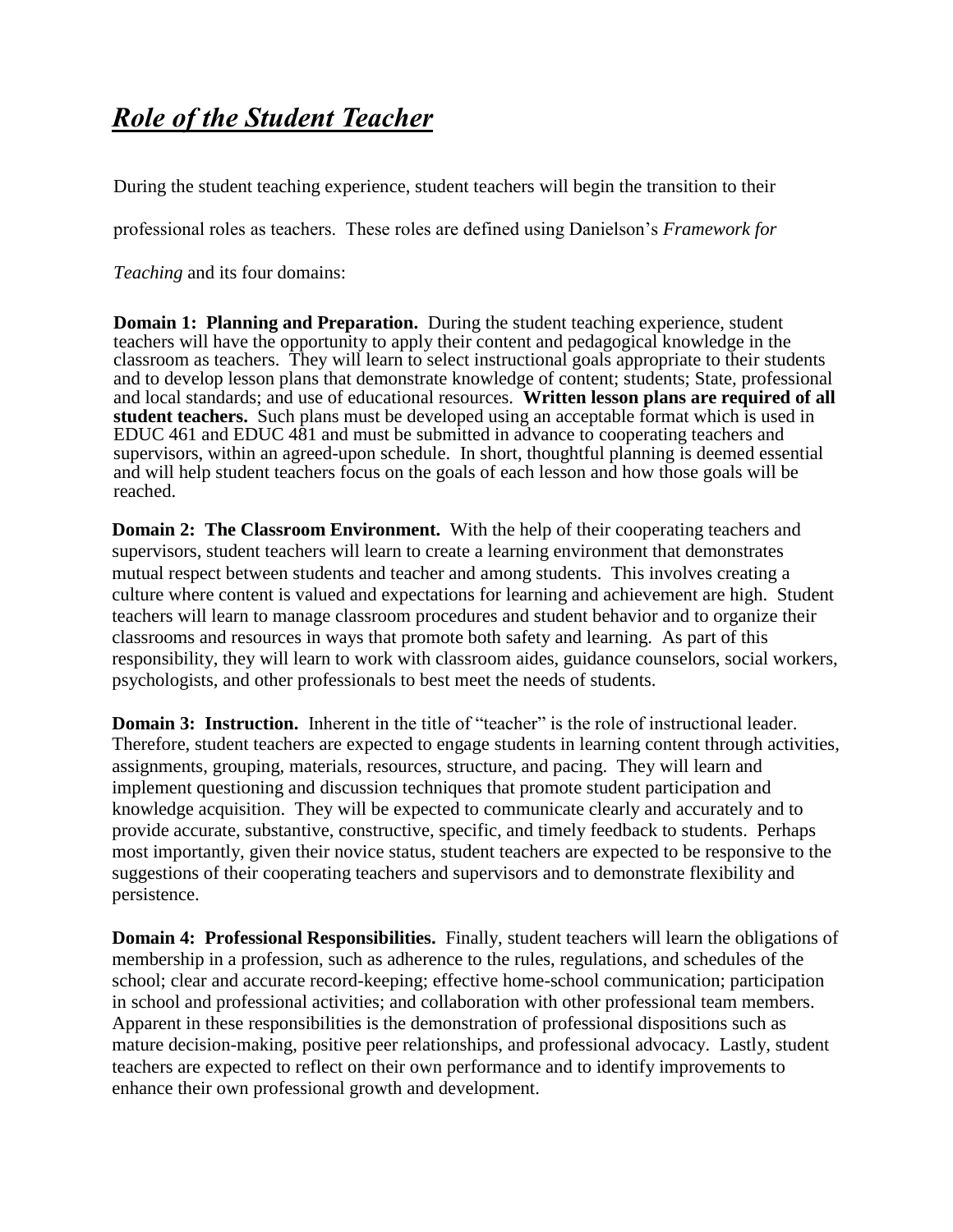## *Role of the Cooperating Teacher*

Assuming that the program has proceeded as planned, the student teacher will have had many experiences with the cooperating teacher during the pre-student teaching semester, and both will be anxious for the student teaching semester to get underway. As was the case during the previous semester, however, the transition to student teaching can be intimidating. Once again, this is a point at which cooperating teachers can be of great assistance. The counseling, the understanding, the "you did a good job" provide great impetus in moving the student teacher toward his/her goal to be an effective teacher.

At the beginning of student teaching, you should discuss your expectations with the candidate, as well as listen to his/her expectations. Following are some questions that may be on the mind of the new student teacher:

When will I teach my first class?

What results will you look for in determining when I am ready to completely take over my first class?

How long will you continue to stay in the classroom while I am teaching?

Will I be expected to teach from your lesson plans, or will I be allowed to follow plans that I have written and had approved by you?

What are some strategies you have found successful in dealing with/preventing discipline situations in the classroom?

As the student teaching experience progresses, it is important to:

- Provide daily opportunities for the student teacher to ask questions and to review progress and goals. Joint planning time is essential (Note expectations for student planning above).
- Encourage student teachers to reflect and self-evaluate their personal and professional progress on a regular basis.
- Periodically observe your student teacher and provide feedback regarding strengths, as well as areas for improvement. Written feedback is especially powerful (see Reflection on Teaching below).
- Confer with Siena College's student teaching supervisors. Their understanding and assessment of student teachers will be enhanced by your insight.

**In addition to the Teacher Certification Exams, an Educative Teacher Performance Assessment (edTPA) must be completed and submitted to the State. Students must receive a passing grade before certification is awarded. Siena College will provide guidance to the cooperating teachers regarding the types of support they can provide to assist their student teacher relative to completing this task.**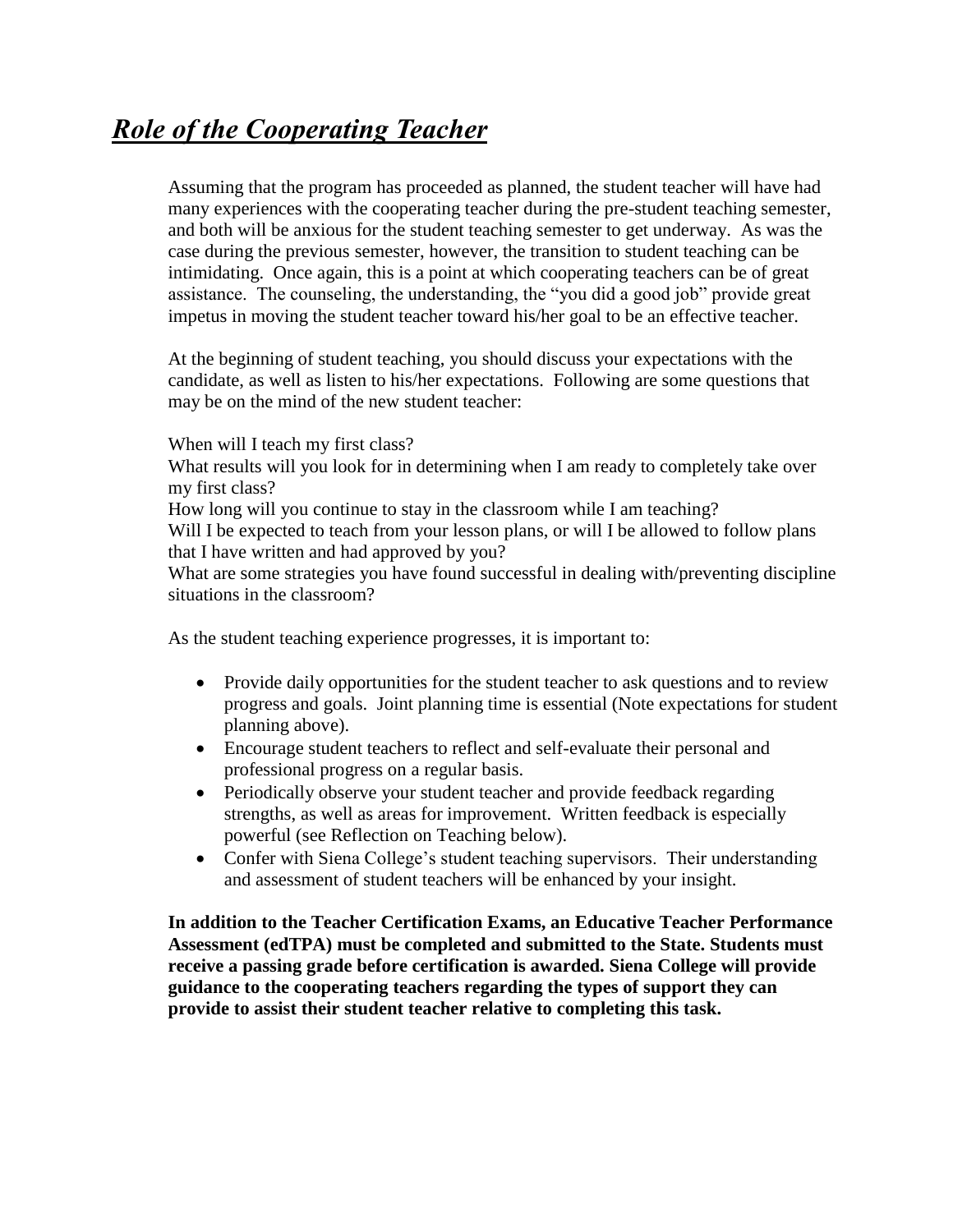**Expectations of Student Teachers.** Given the field experience that occurred during the previous semester, Siena assumes that student teachers will begin teaching their first class during the first week of the student teaching experience. From this point on and as soon as practical, student teachers should begin to assume additional classroom and extracurricular duties so that they gradually experience what it means to have full-time teaching responsibilities. In addition, student teachers should assume, gradually and as completely as practical, all of the obligations assigned to the cooperating teacher. The cooperating teacher, the student teacher, and the Siena clinical supervisor will plan the pace at which these duties are assumed.

**Reflection on Teaching.** Particularly in the early stages of student teaching, a follow-up conference on lesson presentation is essential. Student teachers will need guidance in reflecting on their presentation and on their students' responses. Some questions that may help student teachers reflect on their teaching might include:

- · What did you hope students would get out of the lesson?
- · What evidence do you have that students met this objective during the lesson; i.e., what behaviors did you notice, what quality of work was produced, etc.?
- · How did you relate the lesson to the students' experience or prior knowledge?
- · Was the lesson planned to actively engage all students in learning?
- · Was the class motivated? Did all students participate?
- · Did you have provisions for students of varying ability levels? How might you more effectively differentiate your instruction in the future?
- · How did you perceive your classroom management?
- · Were the students on-task and focused?
- · Were you prepared for those who might finish activities early?
- · What do you think were the most successful aspects of the lesson? What aspects would you want to incorporate in future lessons?
- · What aspects of your teaching would you like to improve?
- · How will this be evident in your next lesson?

Becoming a reflective teacher is not easy. It takes time and patience on the part of student teachers, cooperating teachers, and supervisors. While its use by cooperating teachers is optional, we encourage the use of Form B – Student Teaching Observation Form (see Appendix I). This is the same form used by the Clinical Supervisors assigned from the Education Department. Like the questions above, this form is based on the Danielson model and provides a framework for discussing and reflecting on the lesson observed. College supervisors will also strive to develop the student teacher's reflective practice by holding conferences before and after their own observations.

**Student Teacher Evaluation.** The cooperating teacher formally evaluates the student

teacher twice—midway through the student teaching experience (after about 3 weeks) and

again at the conclusion of each placement. Student teachers in business education will be

formally evaluated by their cooperating teachers at the mid-point of their student teaching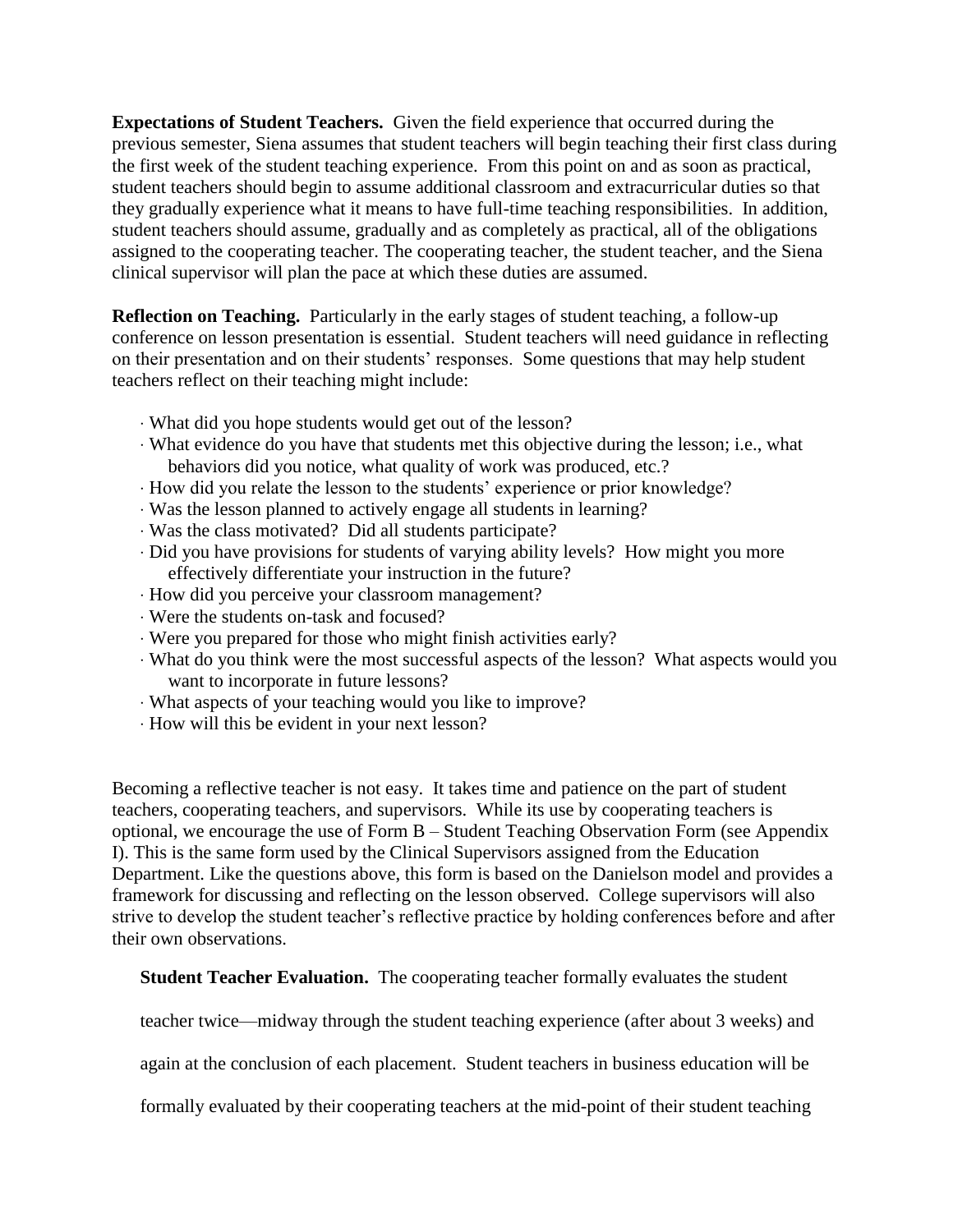experience and again at the conclusion. The Director of Field Experiences will provide the cooperating teachers with a Student Teaching Calendar at the beginning of each student teaching experience. The calendar will includes all of the dates relevant to the evaluation of the student teachers.

Cooperating teachers use *Form C – Mid-Experience Evaluation for Student Teaching* for the mid-experience evaluation. This form will be submitted electronically according to the directions provided by the Director of Field Experiences. After completing this form, the cooperating teacher and student teacher should discuss areas of strength and areas needing improvement. At this point, it is important for the student teacher to be clear regarding expectations and goals for the remainder of the placement. It is also a good time to reinforce to the student teacher the progress that has been made.

During the final week of student teaching, the cooperating teacher will complete *Form D – Final Evaluation of Student Teaching*. Similar to the mid-experience evaluation Form C, this form will be submitted electronically according to the directions provided by the Director of Field Experiences. In addition, the cooperating teacher is asked to recommend a final student teacher grade to the Director of Field Experiences (*Form F*). This grade should be based on the cooperating teacher's overall assessment, using the rubric found in the Appendix as a general guide.

The student teacher's final grade is a compilation based on the final evaluations and recommended grades received from the cooperating teacher, the subject area supervisor, and the clinical supervisor. The subject area and clinical supervisors meet with the Director of Field Experiences to determine these final grades. If there are significant discrepancies among the three recommended grades, the cooperating teacher may be asked to provide additional, specific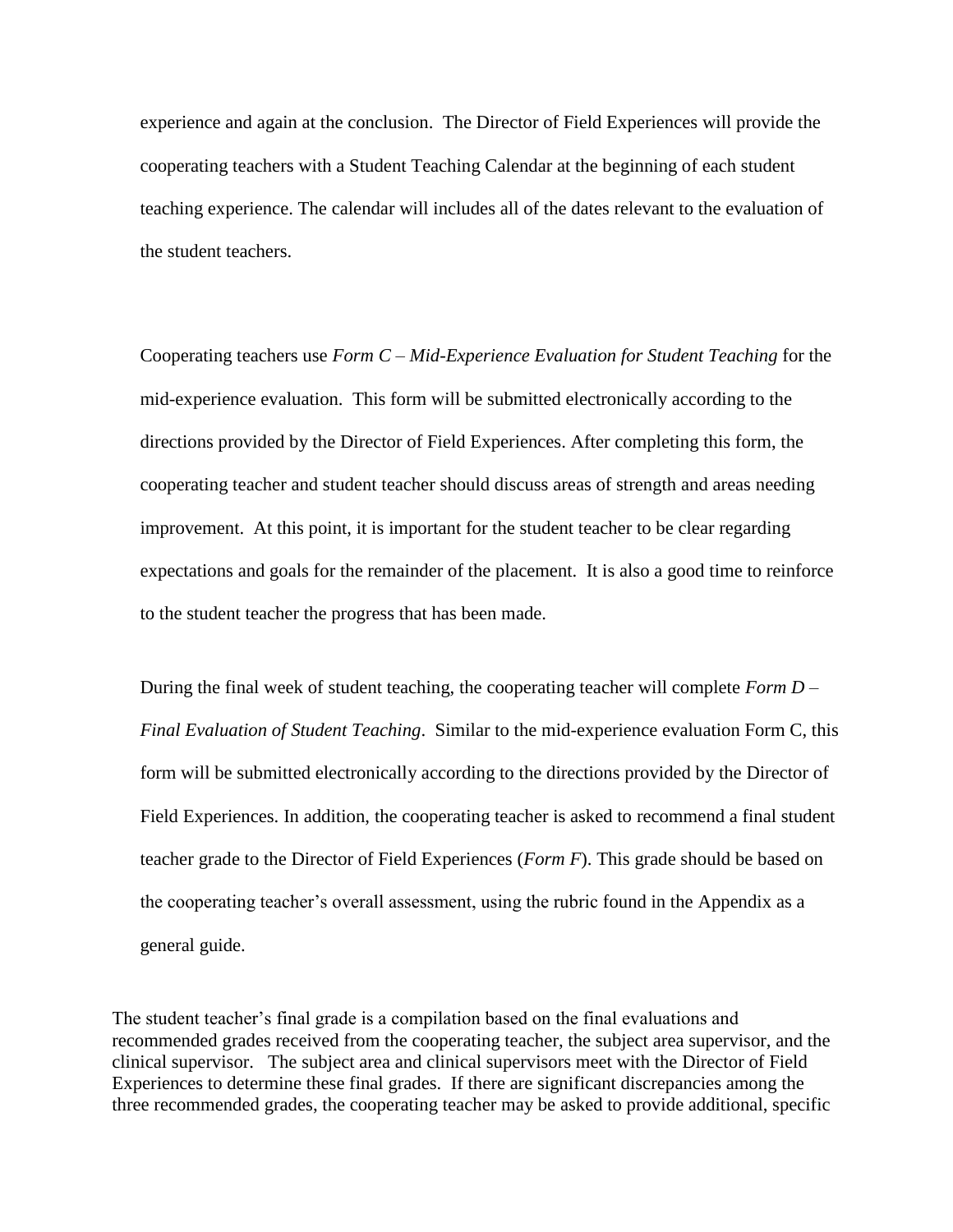information regarding the recommended grade.

## **Students with an a final grade of B- or lower in either EDUC 487 or EDUC 488 will not receive a recommendation for teacher certification from Siena College.**

**Substitute Teaching.** Because student teachers have so many responsibilities and so many new experiences, and since student teaching is intended to be a guided learning experience, Siena student teachers may only serve as substitute teachers in very unusual circumstances. If an emergency necessitating that another teacher's classes must be covered, we suggest that the preservice teacher remain with familiar classes, freeing the cooperating teacher to substitute for his/her colleague. Substitute teaching by a student teacher for more than one day requires the approval of the Siena College Education Department Chair.

**Letters of Reference.** Student teachers typically request a letter of reference from their cooperating teachers. Cooperating teachers may certainly decline if they feel unable to write a positive letter that would support the student teacher's job search. However, those who agree to write such letters are asked to write them on school stationary or on a form provided by the student teacher from the Siena College Career Center. These letters, if sent to the Career Center, will be designated as confidential or non-confidential, depending on the wishes of the student. It is important to remember that letters of reference from cooperating teachers are highly valued by prospective employers; therefore, promptness and clarity are important.

Letters of Understanding. Cooperating teachers are asked to sign a letter of understanding with Siena College at the beginning of student teaching indicating their willingness to work with a student teacher. This letter is presented to cooperating teachers by the Director of Field Experiences at the beginning of the student teaching experience. Once signed and returned, this letter allows the cooperating teacher's honorarium to be processed. Honoraria are mailed to cooperating teachers following the student teaching experience.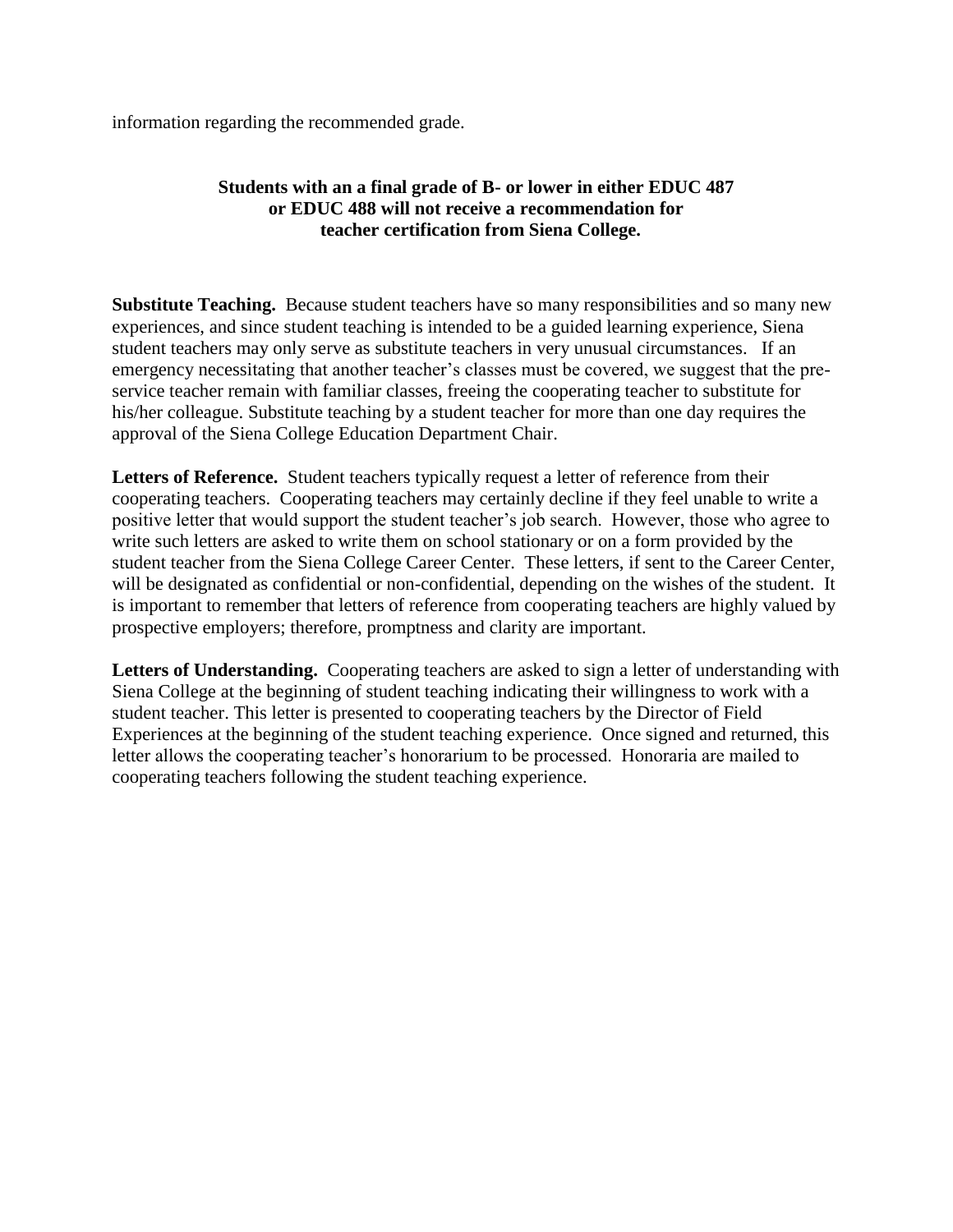## *Role of the College Supervisors*

Each student teacher is assigned two Siena College supervisors—one from the student's subject area (known as the subject area supervisor) and one from the Education Department (known as the clinical supervisor). These supervisors are expected to work closely with the cooperating teacher and the student teacher during the student teaching experience. Each will visit the student teacher at least twice during each student teaching experience (four times in the case of business education student teachers). Some of these observations may be unannounced.

Each lesson observation completed by a subject area or clinical supervisor will be recorded using either *Form B – Student Teaching Observation Form* or a form specific to the student's subject area. All such observations/evaluations will be discussed with the student teacher following each observation. When possible, the observations/evaluations will also be discussed with the student's cooperating teacher.

At the end of each placement, each supervisor completes a final evaluation (Form D) and makes a final grade recommendation (Form F), using the same forms required of cooperating teachers. At the end of the semester the subject area and clinical supervisors meet with the Director of Field Experiences to determine the final grades for each student teacher taking into account the grades assigned by the cooperating teachers. If there are significant discrepancies among the three recommended grades, the cooperating teacher may be asked to provide additional, specific information regarding the recommended grade.